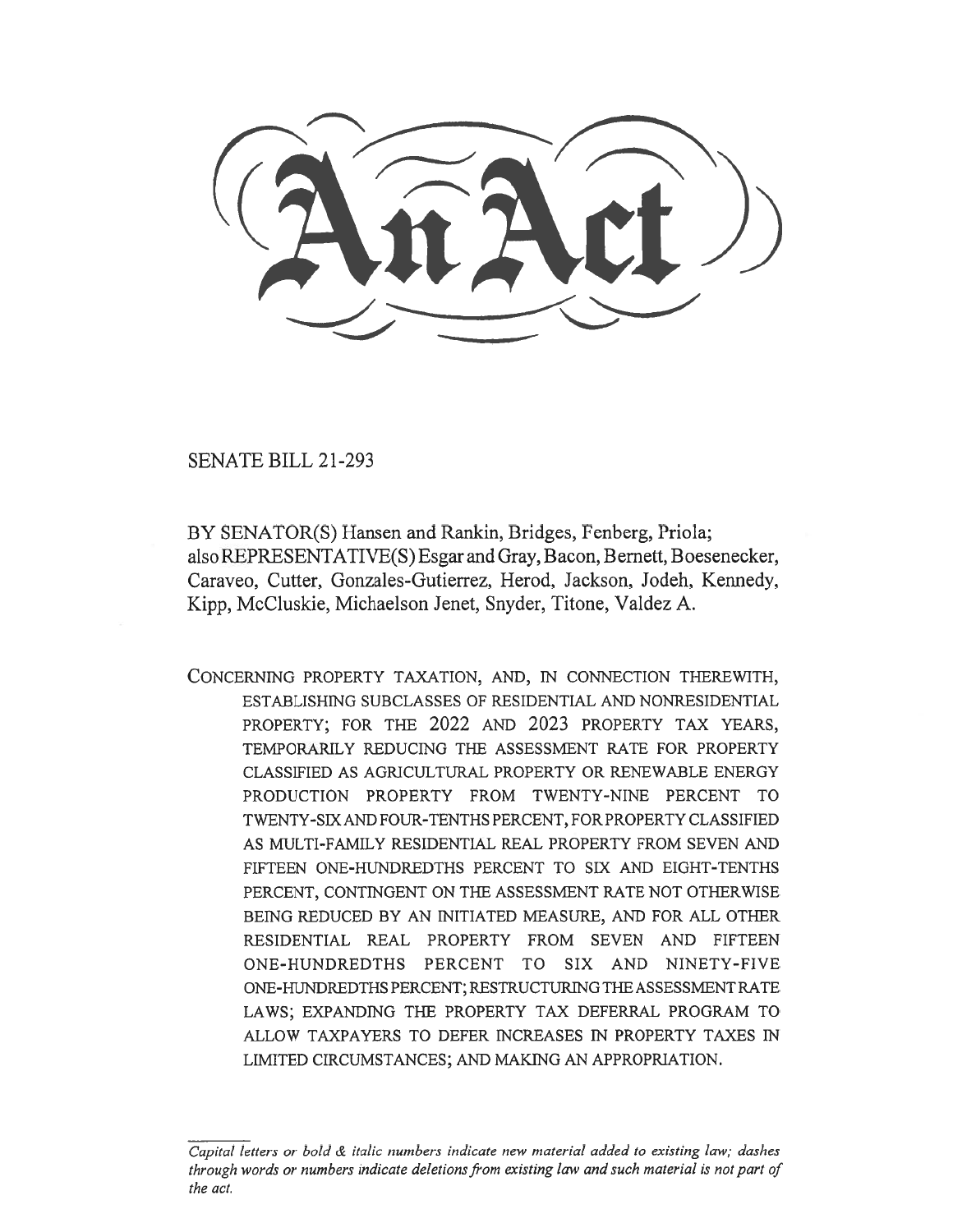Be it enacted by the General Assembly of the State of Colorado:

SECTION 1. In Colorado Revised Statutes, repeal 39-1-103.8 as follows:

39-1-103.8. Valuation for assessment - future increases. Beginning with the property tax year that commences on January 1, 2020, there is a moratorium on changing the ratio of valuation for assessment for any class of property.

SECTION 2. In Colorado Revised Statutes, 39-1-104, amend (1) and (4); and  $add(1.6)$  and  $(1.8)$  as follows:

39-1-104. Valuation for assessment - definitions. (1) The valuation for assessment of all taxable property in the state shall be twenty-nine percent of the actual value thereof as determined by the assessor and the administrator in the manner prescribed by law, and such percentage shall be uniformly applied, without exception, to the actual value, so determined, of the various classes and subclasses of real and personal property located within the territorial limits of the authority levying a property tax, and all property taxes shall be levied against the aggregate valuation for assessment resulting from the application of such percentage. This subsection (1) shall not apply to residential real-property; producing mines, and lands or leaseholds producing oil or gas ONLY APPLIES TO NONRESIDENTIAL PROPERTY THAT IS CLASSIFIED AS LODGING PROPERTY.

(1.6) (a) HOTELS, MOTELS, BED AND BREAKFASTS, AND PERSONAL PROPERTY LOCATED AT A HOTEL, MOTEL, OR BED AND BREAKFAST ARE CLASSIFIED AS LODGING PROPERTY, WHICH IS A SUBCLASS OF NONRESIDENTIAL PROPERTY FOR PURPOSES OF THE VALUATION FOR ASSESSMENT. CLASSIFICATION AS A LODGING PROPERTY DOES NOT AFFECT A PARTIAL ALLOCATION AS RESIDENTIAL REAL PROPERTY IF A LODGING PROPERTY IS A MIXED-USE PROPERTY.

(b) REAL AND PERSONAL PROPERTY VALUED UNDER SECTION 39-4-102 (1)(e) OR (1.5) OR SECTION 39-5-104.7 IS CLASSIFIED AS RENEWABLE ENERGY PRODUCTION PROPERTY, WHICH IS A SUBCLASS OF NONRESIDENTIAL PROPERTY FOR PURPOSES OF THE VALUATION FOR ASSESSMENT.

PAGE 2-SENATE BILL 21-293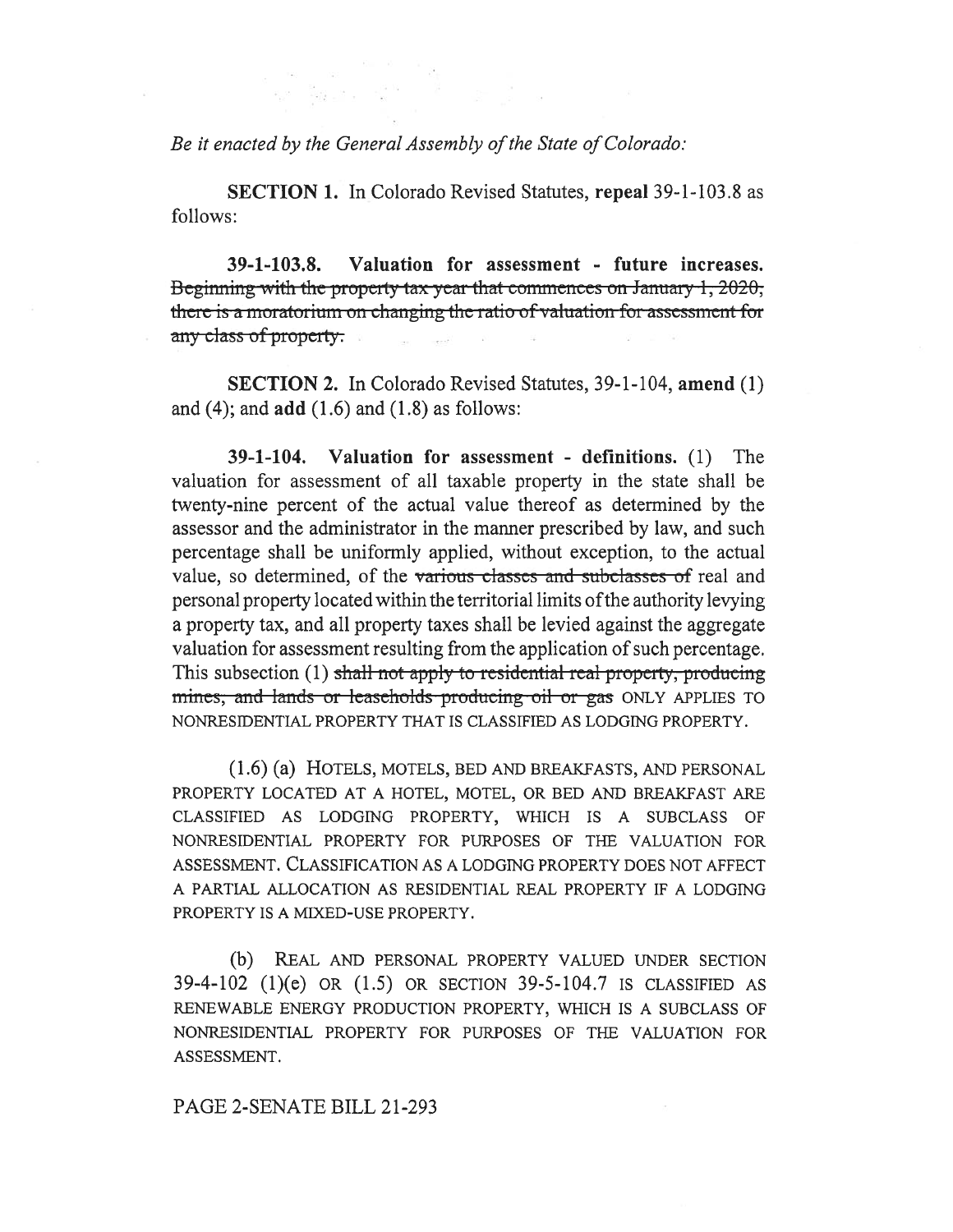(c) REAL AND PERSONAL AGRICULTURAL PROPERTY IS A SUBCLASS OF NONRESIDENTIAL PROPERTY FOR PURPOSES OF THE VALUATION FOR ASSESSMENT.

(1.8) (a) THE VALUATION FOR ASSESSMENT OF REAL AND PERSONAL PROPERTY THAT IS CLASSIFIED AS AGRICULTURAL PROPERTY OR RENEWABLE ENERGY PRODUCTION PROPERTY IS TWENTY-NINE PERCENT OF THE ACTUAL VALUE THEREOF; EXCEPT THAT, FOR PROPERTY TAX YEARS COMMENCING ON JANUARY 1, 2022, AND JANUARY 1, 2023, THE VALUATION FOR ASSESSMENT OF THIS PROPERTY IS TEMPORARILY REDUCED TO TWENTY-SIX AND FOUR-TENTHS PERCENT OF THE ACTUAL VALUE THEREOF.

(b) THE VALUATION FOR ASSESSMENT OF ALL NONRESIDENTIAL PROPERTY THAT IS NOT SPECIFIED IN SUBSECTION  $(1)$  OR  $(1.8)(a)$  OF THIS SECTION IS TWENTY-NINE PERCENT OF THE ACTUAL VALUE THEREOF.

(C) THE ACTUAL VALUE OF REAL AND PERSONAL PROPERTY SPECIFIED IN SUBSECTION  $(1.8)(a)$  OR  $(1.8)(b)$  OF THIS SECTION IS DETERMINED BY THE ASSESSOR AND THE ADMINISTRATOR IN THE MANNER PRESCRIBED BY LAW, AND A VALUATION FOR ASSESSMENT PERCENTAGE IS UNIFORMLY APPLIED, WITHOUT EXCEPTION, TO THE ACTUAL VALUE, SO DETERMINED, OF THE VARIOUS CLASSES AND SUBCLASSES OF REAL AND PERSONAL PROPERTY LOCATED WITHIN THE TERRITORIAL LIMITS OF THE AUTHORITY LEVYING A PROPERTY TAX, AND ALL PROPERTY TAXES ARE LEVIED AGAINST THE AGGREGATE VALUATION FOR ASSESSMENT RESULTING FROM THE APPLICATION OF THE PERCENTAGE.

(d) AS USED IN THIS SECTION, UNLESS THE CONTEXT OTHERWISE REQUIRES, "NONRESIDENTIAL PROPERTY" MEANS ALL TAXABLE REAL AND PERSONAL PROPERTY IN THE STATE OTHER THAN RESIDENTIAL REAL PROPERTY, PRODUCING MINES, OR LANDS OR LEASEHOLDS PRODUCING OIL OR GAS. NONRESIDENTIAL PROPERTY INCLUDES THE SUBCLASSES OF AGRICULTURAL PROPERTY, LODGING PROPERTY, AND RENEWABLE ENERGY PRODUCTION PROPERTY FOR PURPOSES OF THE RATIO OF VALUATION FOR ASSESSMENT.

(4) Except as provided in section 39-7-109, nonproducing severed mineral interests are to be valued at twenty-nine percent of actual value in the same manner as other real property SPECIFIED IN SUBSECTION  $(1.8)(b)$  OF THIS SECTION. Such valuation shall be determined by the assessing officer

PAGE 3-SENATE BILL 21-293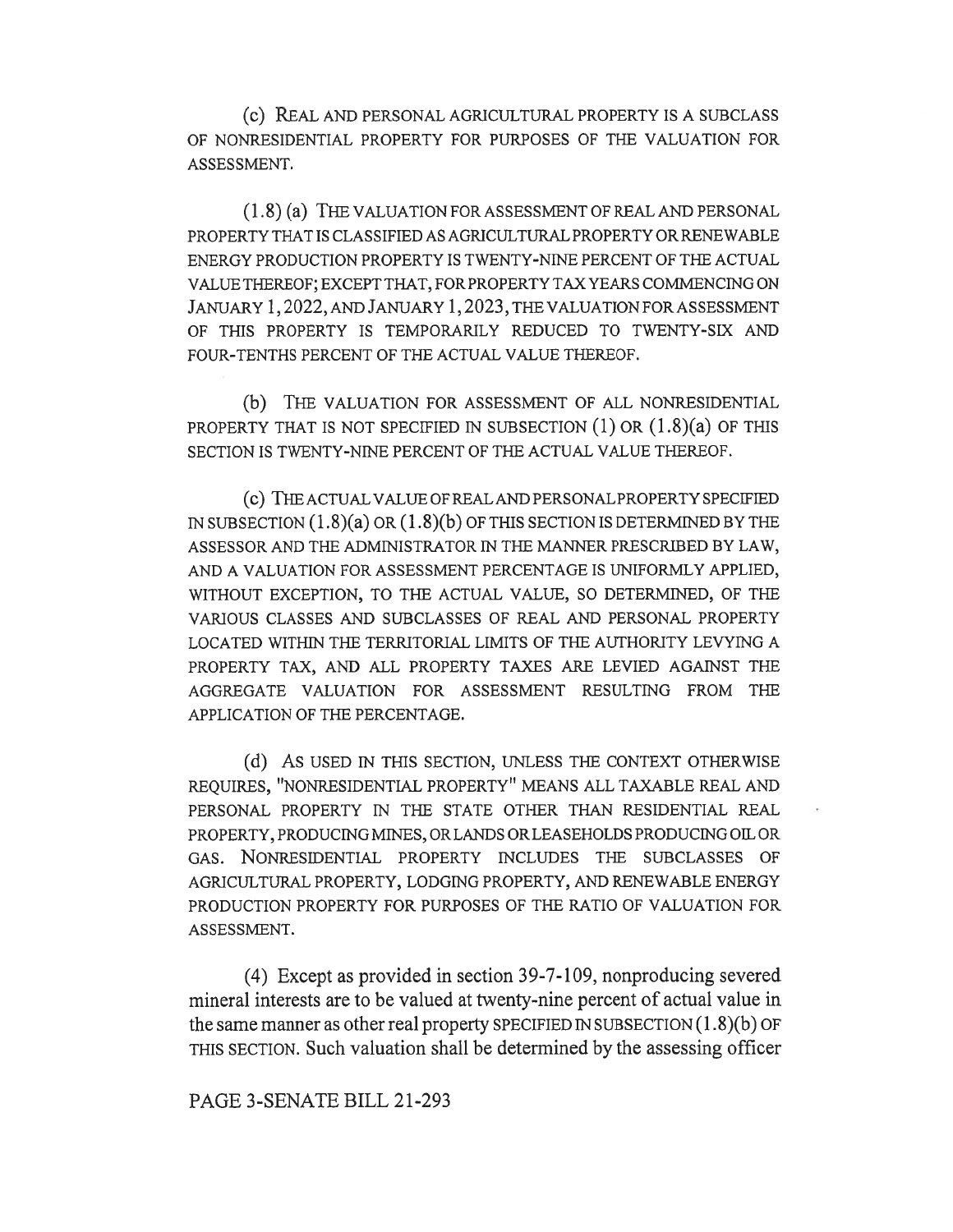only upon preponderant evidence shown by such officer that the cost approach, market approach, and income approach result in uniform and just and equal valuation.

SECTION 3. In Colorado Revised Statutes, 39-1-104.2, amend  $(1)(a)$  and  $(3)(q)$ ; and **add**  $(3)(r)$  as follows:

39-1-104.2. Adjustment of residential rate - legislative declaration - definitions. (1) As used in this section, unless the context otherwise requires:

(a)  $\text{``Residental rate''}$  means the ratio of valuation for assessment for residential real property fixed in accordance with this section. "MULTI-FAMILY RESIDENTIAL REAL PROPERTY" MEANS RESIDENTIAL REAL PROPERTY THAT IS A DUPLEX, TRIPLEX OR MULTI-STRUCTURE OF FOUR OR MORE UNITS, ALL OF WHICH ARE BASED ON THE CLASS CODES ESTABLISHED IN THE MANUAL PUBLISHED BY THE ADMINISTRATOR. MULTI-FAMILY RESIDENTIAL REAL PROPERTY IS A SUBCLASS OF RESIDENTIAL REAL PROPERTY FOR PURPOSES OF THE RATIO OF VALUATION FOR ASSESSMENT.

(3) (q) The ratio of valuation for assessment for MULTI-FAMILY residential real property is 7.15 percent of actual value for property tax years commencing on or after January 1, 2019, until the next property tax year that the general assembly adjusts the ratio of valuation for assessment for residential real property.

(r) THE RATIO OF VALUATION FOR ASSESSMENT FOR ALL RESIDENTIAL REAL PROPERTY OTHER THAN MULTI-FAMILY RESIDENTIAL REAL PROPERTY IS 7.15 PERCENT OF ACTUAL VALUE; EXCEPT THAT, FOR PROPERTY TAX YEARS COMMENCING ON JANUARY 1, 2022, AND JANUARY 1, 2023, THE RATIO OF VALUATION FOR ASSESSMENT FOR ALL RESIDENTIAL REAL PROPERTY OTHER THAN MULTI-FAMILY RESIDENTIAL REAL PROPERTY IS TEMPORARILY REDUCED TO 6.95 PERCENT OF ACTUAL VALUE.

SECTION 4. In Colorado Revised Statutes, 39-1-104.2, amend  $(3)(q)$  as follows:

39-1-104.2. Adjustment of residential rate - legislative declaration - definitions. (3) (q) The ratio of valuation for assessment for MULTI-FAMILY residential real property is 7.15 percent of actual value for

## PAGE 4-SENATE BILL 21-293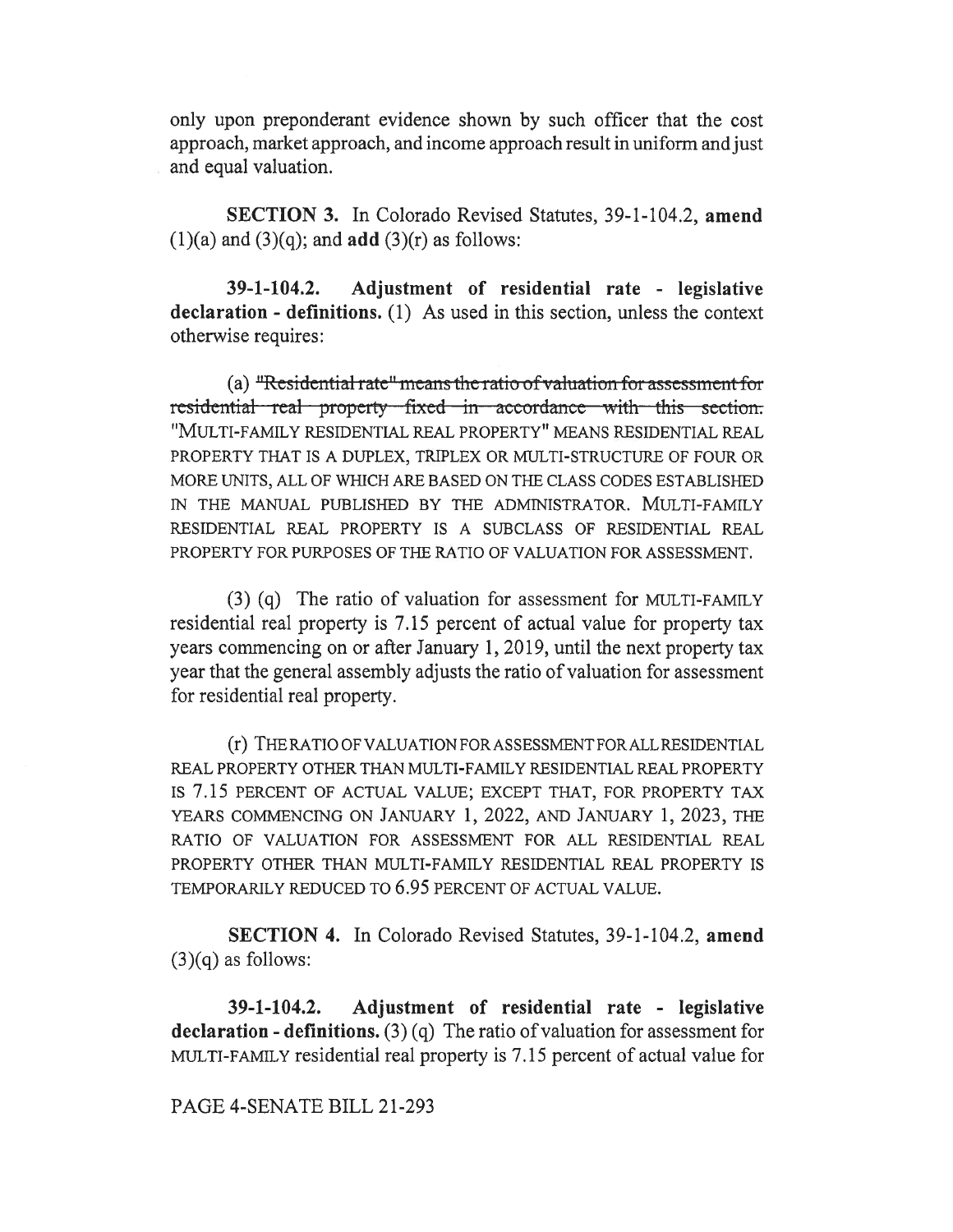property tax years commencing on or after January 1, 2019; until the next property tax-year that the-general-assembly adjusts the ratio-of valuation for assessment for residential real property; EXCEPT THAT, FOR PROPERTY TAX YEARS COMMENCING ON JANUARY 1, 2022, AND JANUARY 1, 2023, THE RATIO OF VALUATION FOR ASSESSMENT FOR MULTI-FAMILY RESIDENTIAL REAL PROPERTY IS TEMPORARILY REDUCED TO 6.8 PERCENT OF ACTUAL VALUE.

SECTION 5. In Colorado Revised Statutes, 39-3.5-101, amend the introductory portion; and add (3.5) as follows:

39-3.5-101. Definitions. As used in this article ARTICLE 3.5, unless the context otherwise requires:

(3.5) "TAX-GROWTH CAP" MEANS AN AMOUNT EQUAL TO THE AVERAGE OF A PERSON'S REAL PROPERTY TAXES PAID ON THE SAME HOMESTEAD FOR THE TWO PROPERTY TAX YEARS PRECEDING THE YEAR A DEFERRAL IS CLAIMED, INCREASED BY FOUR PERCENT.

SECTION 6. In Colorado Revised Statutes, 39-3.5-102, amend (2) introductory portion,  $(2)(a)$ , and  $(2.5)$ ; and  $add (1)(c)$  as follows:

39-3.5-102. Deferral of tax on homestead - qualifications - filing of claim. (1) (c) (I) SUBJECT TO THE PROVISIONS OF THIS ARTICLE 3.5, INCLUDING THE LIMITATIONS SET FORTH IN SUBSECTION (1)(c)(II) OF THIS SECTION, BEGINNING JANUARY 1, 2023, A PERSON WHO IS NOT OTHERWISE ELIGIBLE FOR DEFERRAL UNDER THIS SECTION MAY ELECT TO DEFER THE PAYMENT OF THE PORTION OF REAL PROPERTY TAXES THAT EXCEED THE PERSON'S TAX-GROWTH CAP. To EXERCISE THIS OPTION, THE TAXPAYER MUST FILE A CLAIM FOR DEFERRAL WITH THE TREASURER OF THE COUNTY IN WHICH THE TAXPAYER'S HOMESTEAD IS LOCATED. THE TAXPAYER MUST FILE THE CLAIM AFTER JANUARY 1 AND ON OR BEFORE APRIL 1 OF EACH YEAR IN WHICH THE TAXPAYER CLAIMS THE DEFERRAL.

(II) IN ADDITION TO ANY OTHER LIMITATIONS SET FORTH IN THIS ARTICLE 3.5, THE MINIMUM AMOUNT OF REAL PROPERTY TAXES THAT MAY BE DEFERRED UNDER THIS SUBSECTION (1)(c) AT ONE TIME IS ONE HUNDRED DOLLARS, AND THE TOTAL AMOUNT OF REAL PROPERTY TAXES THAT A PERSON MAY DEFER UNDER THIS SUBSECTION (1)(c) FOR ALL YEARS SHALL NOT EXCEED TEN THOUSAND DOLLARS. IF A TAXPAYER'S SURVIVING SPOUSE

PAGE 5-SENATE BILL 21-293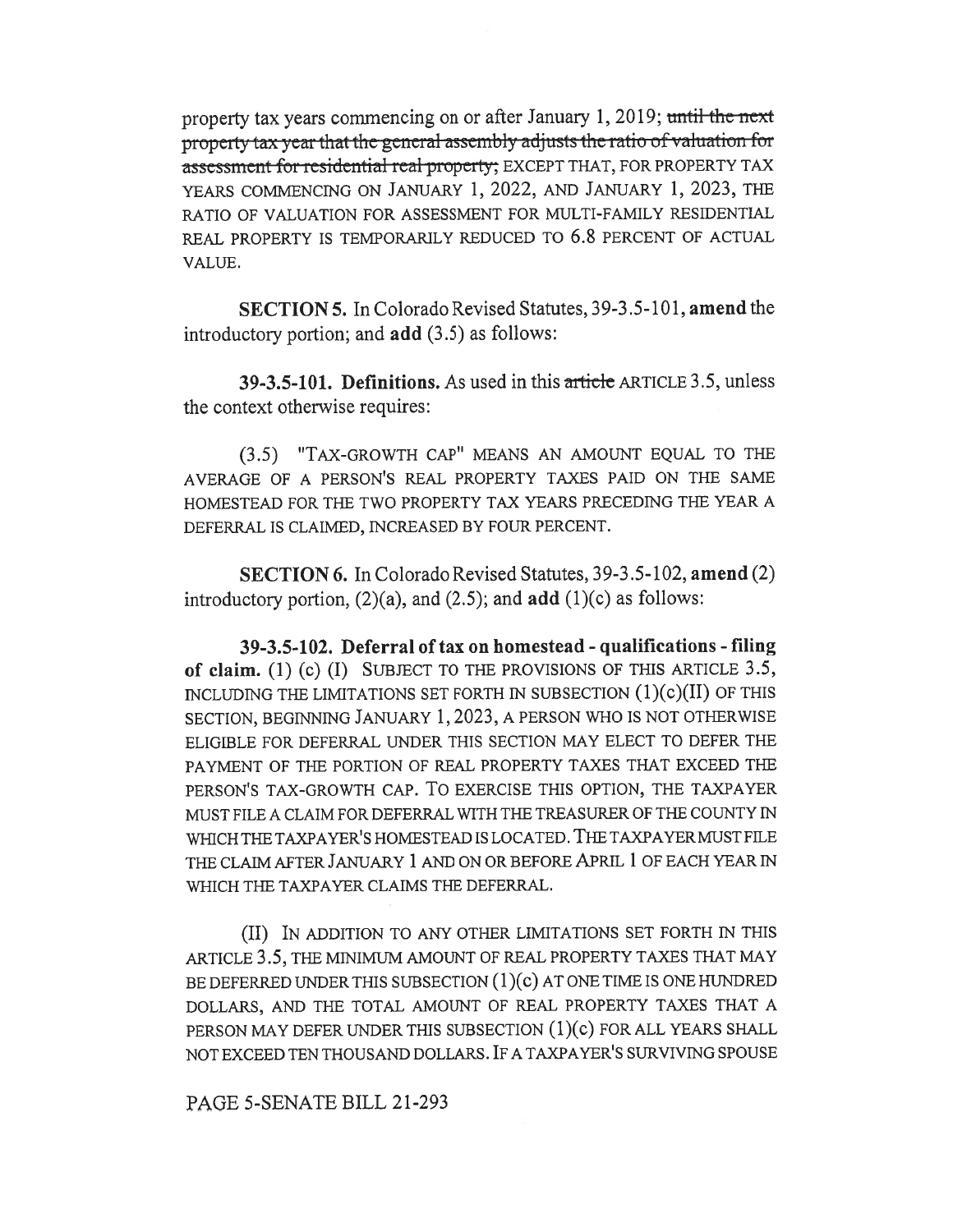ELECTS TO CONTINUE DEFERRAL UNDER SECTION 39-3.5-112 (1.5)(a), THE SAME TOTAL LIMIT APPLIES TO THE TAXPAYER AND THE SURVIVING SPOUSE.

(III) A PERSON WHO PREVIOUSLY DEFERRED REAL PROPERTY TAXES AS A PERSON CALLED INTO MILITARY SERVICE BUT IS NO LONGER ELIGIBLE FOR A NEW DEFERRAL ON THAT BASIS MAY DEFER ADDITIONAL REAL PROPERTY TAXES UNDER THIS SUBSECTION (1)(c).

(2) When a taxpayer who is sixty-five years of age or older,  $\sigma r$  who is a person called into military service, OR WHO IS OTHERWISE ELIGIBLE UNDER SUBSECTION (1)(c) OF THIS SECTION files a valid claim for deferral under subsection  $(1)$  of this section, it shall have HAS the effect of:

(a) Deferring the payment of his THE TAXPAYER's real property taxes OR IN THE CASE OF A PERSON WHO IS OTHERWISE ELIGIBLE, A PORTION OF THE TAXPAYER'S REAL PROPERTY TAXES, for the calendar year previous to the year in which the claim is filed;

(2.5) (a) A person called into military service may defer only the real property taxes payable in a year in which the person is a person called into military service. A person who is no longer a person called into military service may file a valid claim in a subsequent year to continue the PRIOR ALLOWABLE deferral of taxes. payable in a year in which the person was a person called into military service.

(b) A PERSON WHO DEFERS A PORTION OF REAL PROPERTY TAXES UNDER SUBSECTION  $(1)(c)$  OF THIS SECTION MAY FILE A VALID CLAIM IN A SUBSEQUENT YEAR TO CONTINUE THE PRIOR ALLOWABLE DEFERRAL OF TAXES.

SECTION 7. In Colorado Revised Statutes, 39-3.5-103, amend (1) introductory portion,  $(1)(d.5)(I)$  introductory portion, and  $(1)(d.5)(I)(B)$  as follows:

39-3.5-103. Property entitled to deferral. (1) In order to qualify for real property tax deferral under this article ARTICLE 3.5, the property shall meet all of the following requirements at the time the claim is filed and so long thereafter as payment is deferred:

 $(d.5)$  (I) On or after January 1, 2006, Either of the following applies

PAGE 6-SENATE BILL 21-293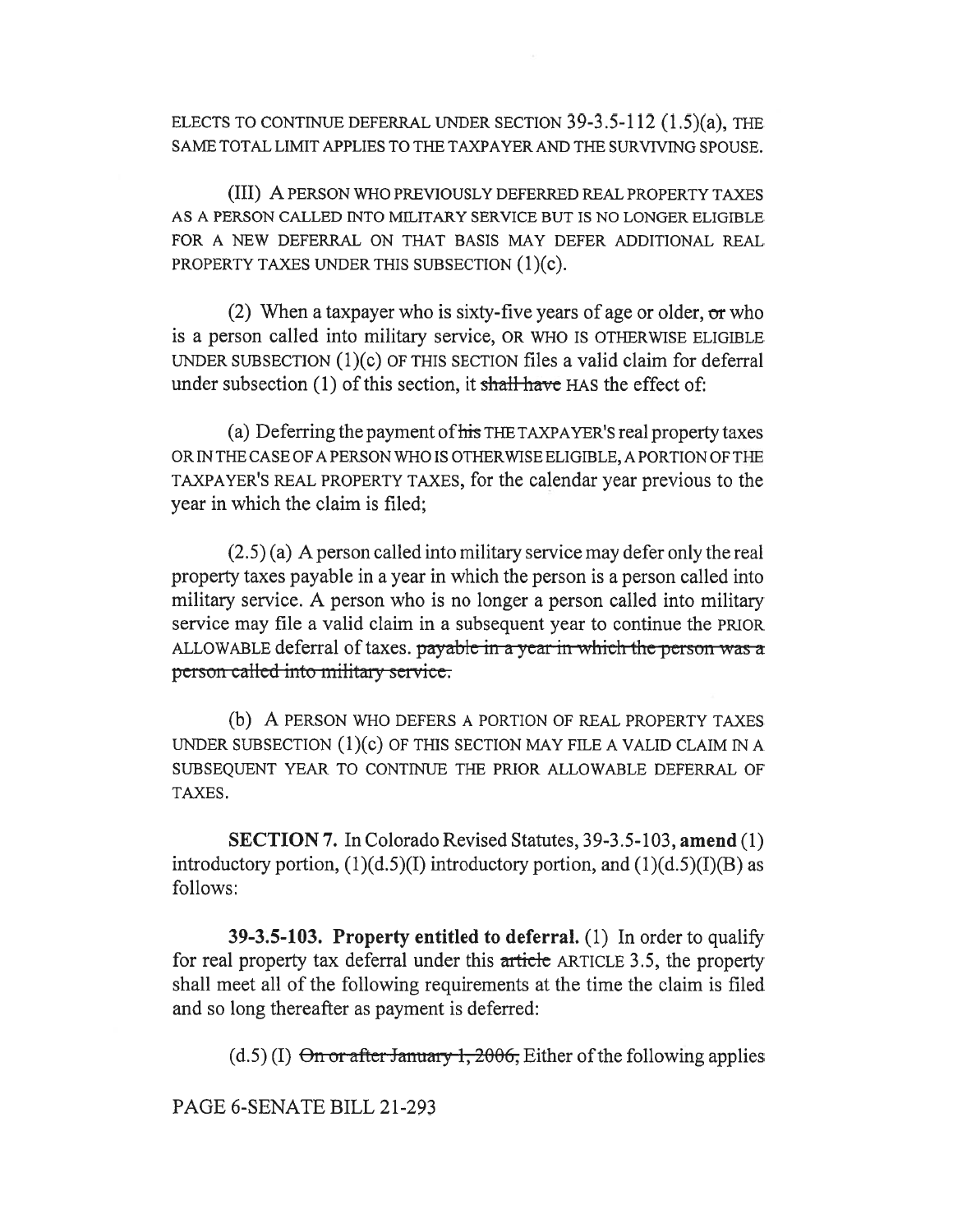to the property:

(B) The owner of the property is a person called into military service ORA PERSON ELIGIBLE FORDEFERRAL UNDER SECTION 39-3.5-102 (1)(c), and the total value of all liens of mortgages and deeds of trust on the property, excluding any mortgage or deed of trust that the holder has agreed, on a form designated by the state treasurer, to subordinate to the lien of the state for deferred taxes, is less than or equal to ninety percent of the actual value of the property, as determined by the county assessor.

SECTION 8. In Colorado Revised Statutes, 39-3.5-112, amend  $(1.5)(a)$  introductory portion and  $(1.5)(a)(I)$  as follows:

39-3.5-112. Election by spouse to continue tax deferral.  $(1.5)$  (a) Notwithstanding the provisions of section 39-3.5-110 (1)(a), when a taxpayer who claimed a tax deferral pursuant to this article ARTICLE 3.5 dies, the loan for deferred real property taxes, including accrued interest, shall not become payable if:

(I) The taxpayer was a person called into military service OR WAS A PERSON ELIGIBLE FOR DEFERRAL UNDER SECTION 39-3.5-102 (1)(c);

SECTION 9. In Colorado Revised Statutes, add 39-3.5-120 as follows:

39-3.5-120. Expansion of deferral program - consultation repeal. (1) THE GOVERNOR'S OFFICE, IN CONSULTATION WITH THE STATE TREASURER, SHALL COMMISSION A STUDY OF THE PROPERTY TAX DEFERRAL PROGRAM CREATED IN THIS ARTICLE 3.5 AND MAKE RECOMMENDATIONS FOR POSSIBLE CHANGES TO THE PROGRAM TO THE GENERAL ASSEMBLY BY JANUARY 1, 2022. THE STUDY SHALL EXPLORE BEST PRACTICES TO STRUCTURE AND ADMINISTER A LOW-INTEREST LOAN PROGRAM TO ASSIST QUALIFYING HOMEOWNERS IN PAYING ANNUAL PROPERTY TAXES ON THEIR PRINCIPAL RESIDENCE. THE STUDY SHALL INCLUDE, BUT NOT BE LIMITED TO, ESTIMATED PARTICIPATION RATES, CASH-FLOW ANALYSIS, ESTIMATED AVERAGE LOAN SIZE, ESTIMATED LOAN DURATION AND WHETHER DURATION SHOULD BE LIMITED, ESTIMATED SECURED DEBT FOR PRIMARY RESIDENCES, INCOME-BASED ELIGIBILITY ALTERNATIVES, A MARKET ANALYSIS FOR THE STATE TO SECURITIZE THE DEBT, AN ESTIMATE OF THE IMPACT AN EXPANDED PROGRAM WILL HAVE ON THE STATE'S ANNUAL BUDGET, AND PROJECTED

PAGE 7-SENATE BILL 21-293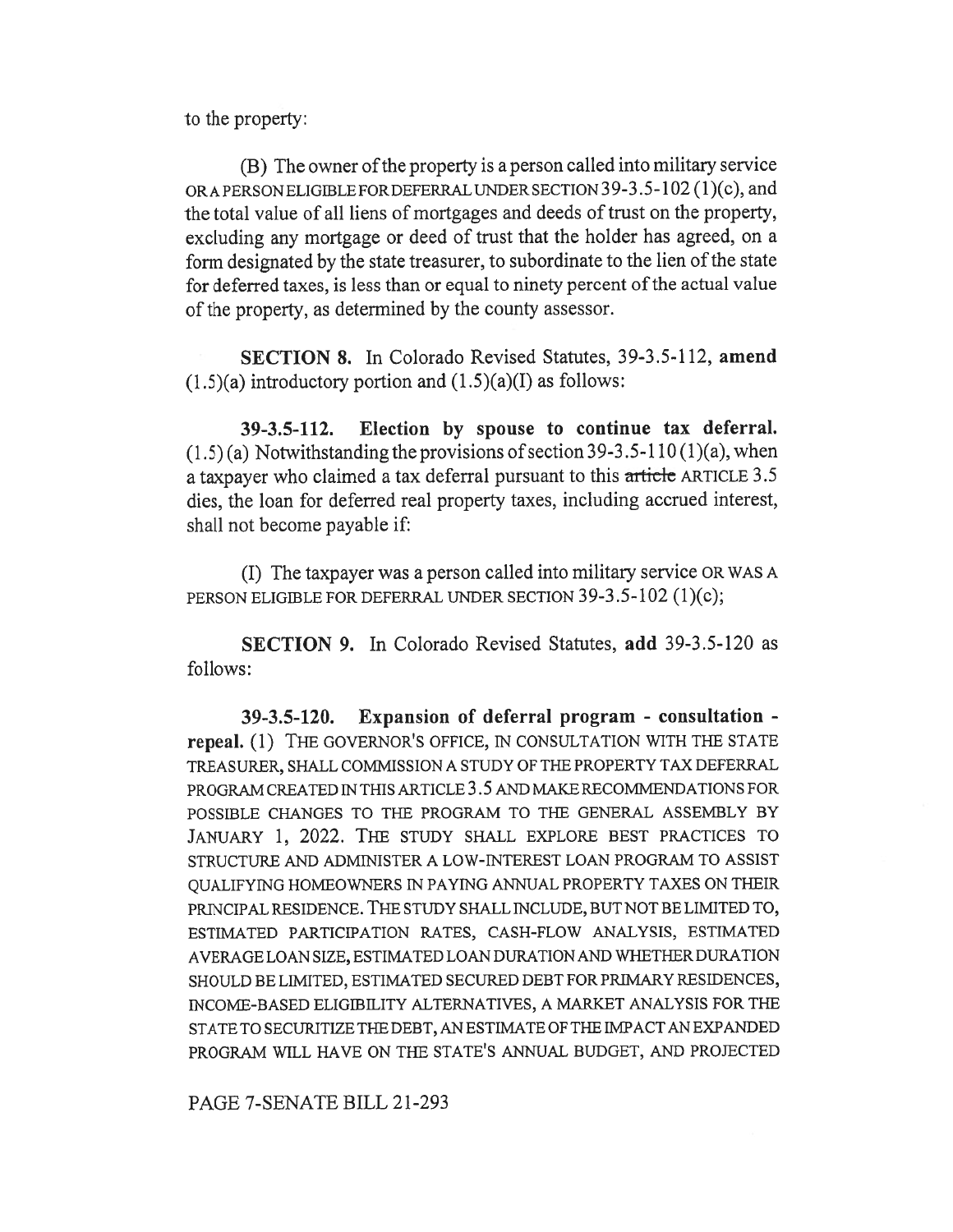COSTS OF IMPLEMENTATION, INCLUDING COSTS FOR TECHNOLOGY AND STAFF, FOR THE STATE TREASURER AND COUNTY TREASURERS.

(2) THIS SECTION IS REPEALED, EFFECTIVE JULY 1, 2022.

SECTION 10. In Colorado Revised Statutes, 39-5-121, amend  $(1)(a)(I)$ ; and **add**  $(3)$  as follows:

39-5-121. Notice of valuation - legislative declaration - repeal. (1) (a) (I) No later than May 1 in each year, the assessor shall mail to each person who owns land or improvements a notice setting forth the valuation of such land or improvements. For agricultural property, the notice must separately state the actual value of such land or improvements in the previous year, the actual value in the current year, and the amount of any adjustment in actual value. For all other property, the notice must state the total actual value of such land and improvements together in the previous year, the total actual value in the current year, and the amount of any adjustment in total actual value. The notice must not state the valuation for assessment of such land or improvements or combination of land and improvements. Based upon the classification of such taxable property, the notice must also set forth either the APPROPRIATE ratio of valuation for assessment to be applied to said actual value  $of$  all taxable real property assessment to be appried to said actual value of all taxable real property<br>other than residential real property prior to the calculation of property taxes for the current year or the projected ratio of valuation for assessment to be applied to said-actual-value of residential-real property-prior-to-the ealculation of property taxes for the current-year and that any change or adjustment of the projected ratio of valuation for assessment for residential real property must not constitute grounds for the protest or abatement of taxes. With the approval of the board of county commissioners, the assessor may include in the notice an estimate of the taxes owed for the current property tax year. If such estimate is included, the notice must clearly state that the tax amount is merely an estimate based upon the best available information. The notice must state, in bold-faced type, that the taxpayer has the right to protest any adjustment in valuation but not the estimate of taxes if such an estimate is included in the notice, the classification of the property that determines the assessment percentage to be applied, and the dates and places at which the assessor will hear such protest. The notice must also set forth the following: That, to preserve the taxpayer's right to protest, the taxpayer shall notify the assessor either in writing or in person of the taxpayer's objection and protest; that such notice must be delivered,

## PAGE 8-SENATE BILL 21-293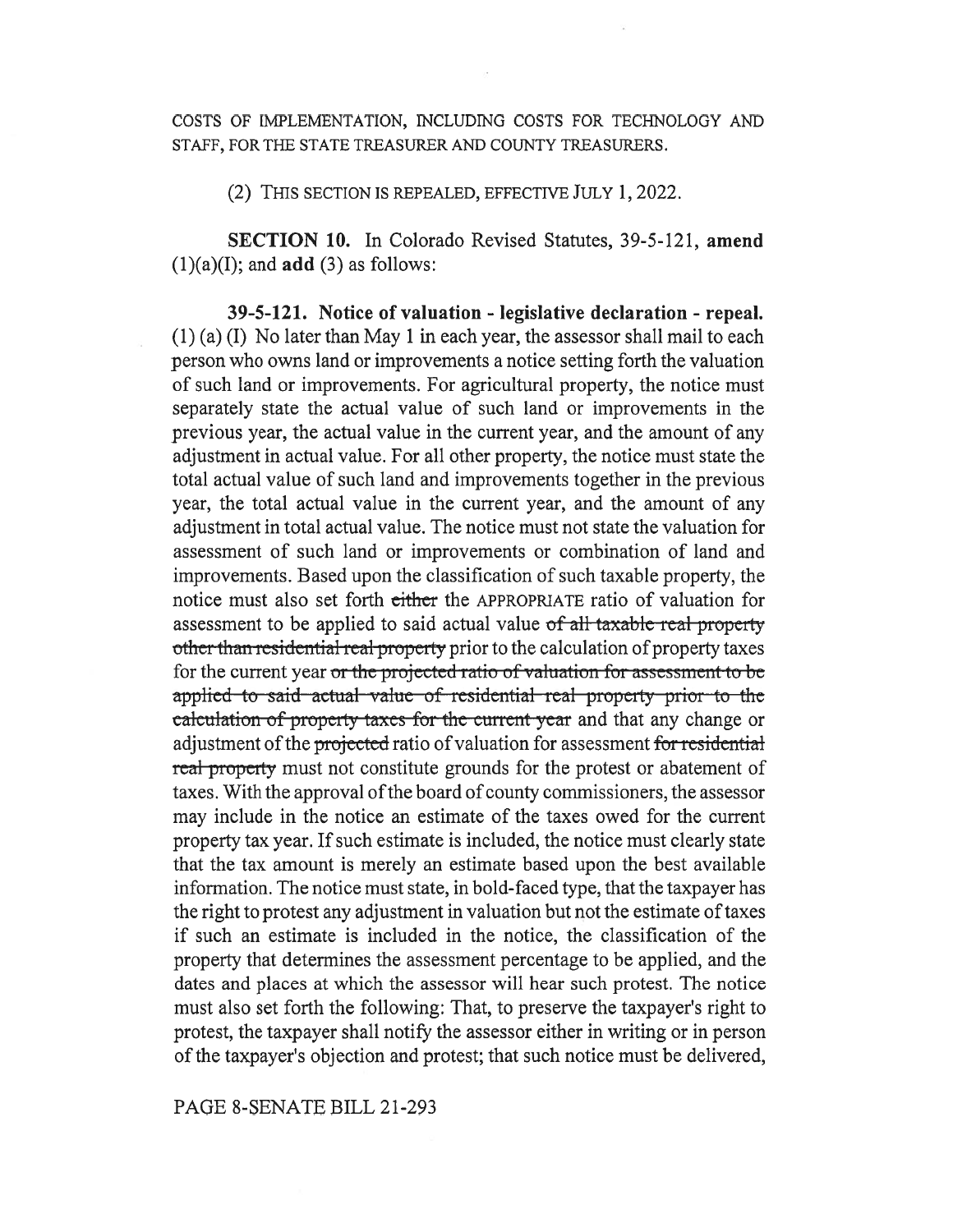postmarked, or given in person no later than June 1; and that, after such date, the taxpayer's right to object and protest the adjustment in valuation is lost. The notice must be mailed together with a form that, if completed by the taxpayer, allows the taxpayer to explain the basis for the taxpayer's valuation of the property. Such form may be completed by the taxpayer to initiate an appeal of the assessor's valuation. However, in accordance with section 39-5-122 (2), completion of this form does not constitute the exclusive means of appealing the assessor's valuation. For the years that intervene between changes in the level of value, if the difference between the actual value of such land or improvements in the previous year and the actual value of such land or improvements in the intervening year as set forth in such notice constitutes an increase in actual value of more than seventy-five percent, the assessor shall mail together with the notice an explanation of the reasons for such increase in actual value.

(3) (a) ON OR BEFORE MARCH 1, 2022, THE ADMINISTRATOR SHALL PREPARE A DESCRIPTION OF THE PROPERTY TAX CLASSES AND SUBCLASSES SET FORTH IN SECTIONS 39-1-104 AND 39-1-104.2, THE RATIO OF VALUATION FOR ASSESSMENT FOR THE DIFFERENT CLASSES AND SUBCLASSES, AND THE PROPERTY TAX YEARS THAT THE VARIOUS RATIOS OF VALUATION FOR ASSESSMENT APPLY. THE ASSESSOR SHALL EITHER INCLUDE THE DESCRIPTION ALONG WITH A NOTICE OF VALUATION THAT IS REQUIRED TO BE SENT IN THE 2022 CALENDAR YEAR UNDER SUBSECTION (1) OR (1.5) OF THIS SECTION OR MAKE IT AVAILABLE ON THE ASSESSOR'S WEBSITE.

(b) THIS SUBSECTION (3) IS REPEALED, EFFECTIVE JULY 1, 2023.

SECTION 11. In Colorado Revised Statutes, 39-1-103, amend (10.5)(b) introductory portion as follows:

39-1-103. Actual value determined - when. (10.5) (b) Therefore, notwithstanding any other provision of this article ARTICLE 1, a bed and breakfast shall be assessed as provided in this subsection (10.5). The commercial lodging area of a bed and breakfast shall be assessed at the rate for nonagricultural or nonresidential improvements LODGING PROPERTY. Any part of the bed and breakfast that is not a commercial lodging area shall be considered a residential improvement and assessed accordingly. The actual value of each portion of the bed and breakfast shall be determined by the application of the appropriate approaches to appraisal specified in subsection (5) of this section. The actual value of the land containing a bed

PAGE 9-SENATE BILL 21-293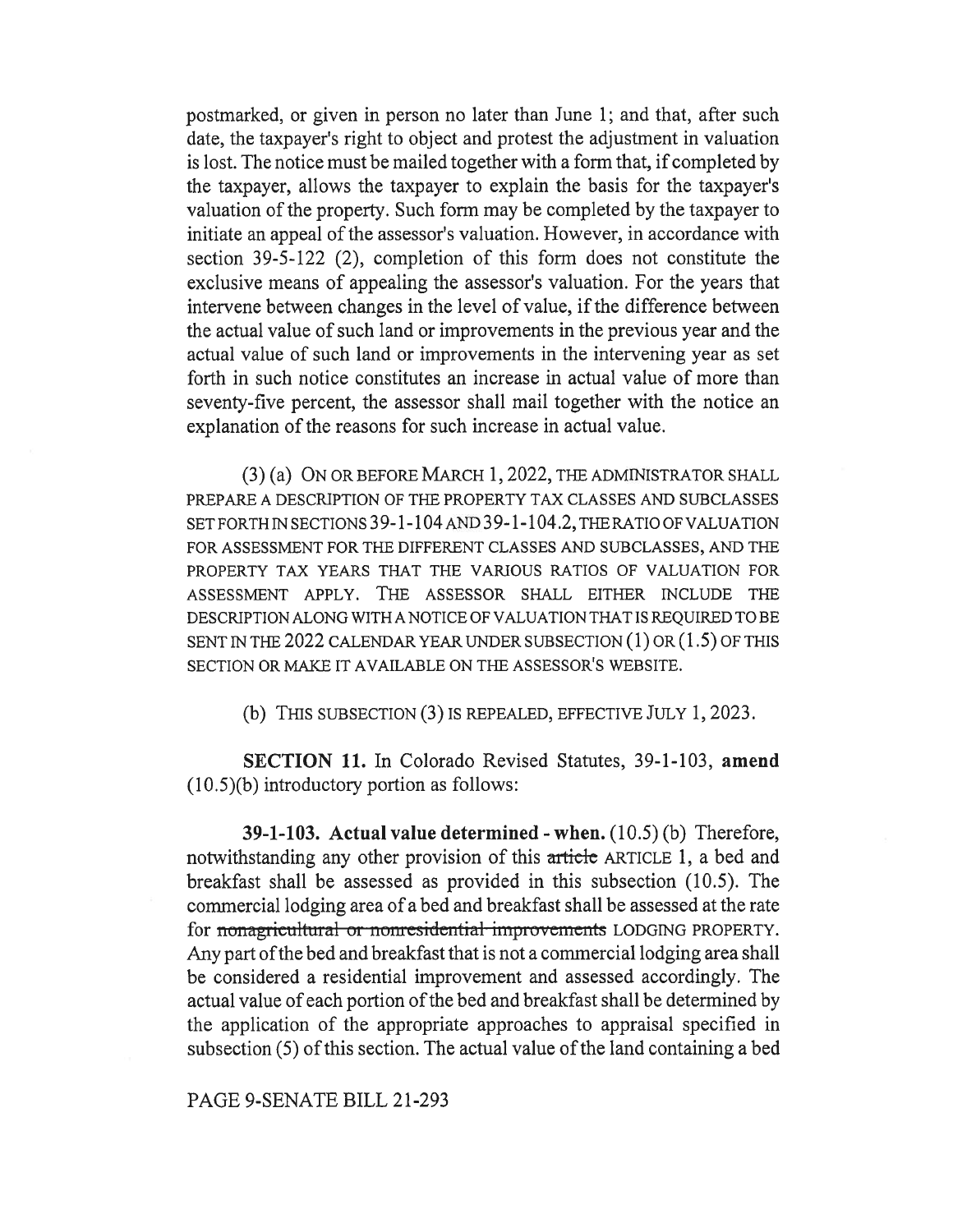and breakfast shall be determined by the application of the appropriate approaches to appraisal specified in subsection (5) of this section. The land containing a bed and breakfast shall be assessed as follows:

SECTION 12. In Colorado Revised Statutes, 39-5-122, amend (2) as follows:

39-5-122. Taxpayer's remedies to correct errors. (2) If any person is of the opinion that his or her property has been valued too high, has been twice valued, or is exempt by law from taxation or that property has been erroneously assessed to such person, he or she may appear before the assessor and object, complete the form mailed with his or her notice of valuation pursuant to section 39-5-121 (1) or  $(1.5)$ , or file a written letter of objection and protest by mail with the assessor's office before the last day specified in the notice, stating in general terms the reason for the objection and protest. Reasons for the objection and protest may include, but shall not be limited to, the installation and operation of surface equipment relating to oil and gas wells on agricultural land. Any change or adjustment of any ratio of valuation for assessment for residential real property pursuant to section 39-1-104.2 shall not constitute grounds for an objection. If the form initiating an appeal or the written letter of objection and protest is filed by mail, it shall be presumed that it was received as of the day it was postmarked. If the form initiating an appeal or the written letter of objection and protest is hand-delivered, the date it was received by the assessor shall be stamped on the form or letter. As stated in the public notice given by the assessor pursuant to subsection (1) ofthis section, the taxpayer's notification to the assessor of his or her objection and protest to the adjustment in valuation must be delivered, postmarked, or given in person by June 1 in the case of real property. In the case of personal property, the notice must be postmarked or physically delivered by June 30. All such forms and letters received from protesters shall be presumed to be on time unless the assessor can present evidence to show otherwise. The county shall not prescribe the written form of objection and protest to be used. The protester shall have the opportunity on the days specified in the public notice to present his or her objection in writing or protest in person and be heard, whether or not there has been a change in valuation of such property from the previous year and whether or not any change is the result of a determination by the assessor for the current year or by the state board of equalization for the previous year. If the assessor finds any valuation to be erroneous or otherwise improper, the assessor shall correct the error. If the assessor

## PAGE 10-SENATE BILL 21-293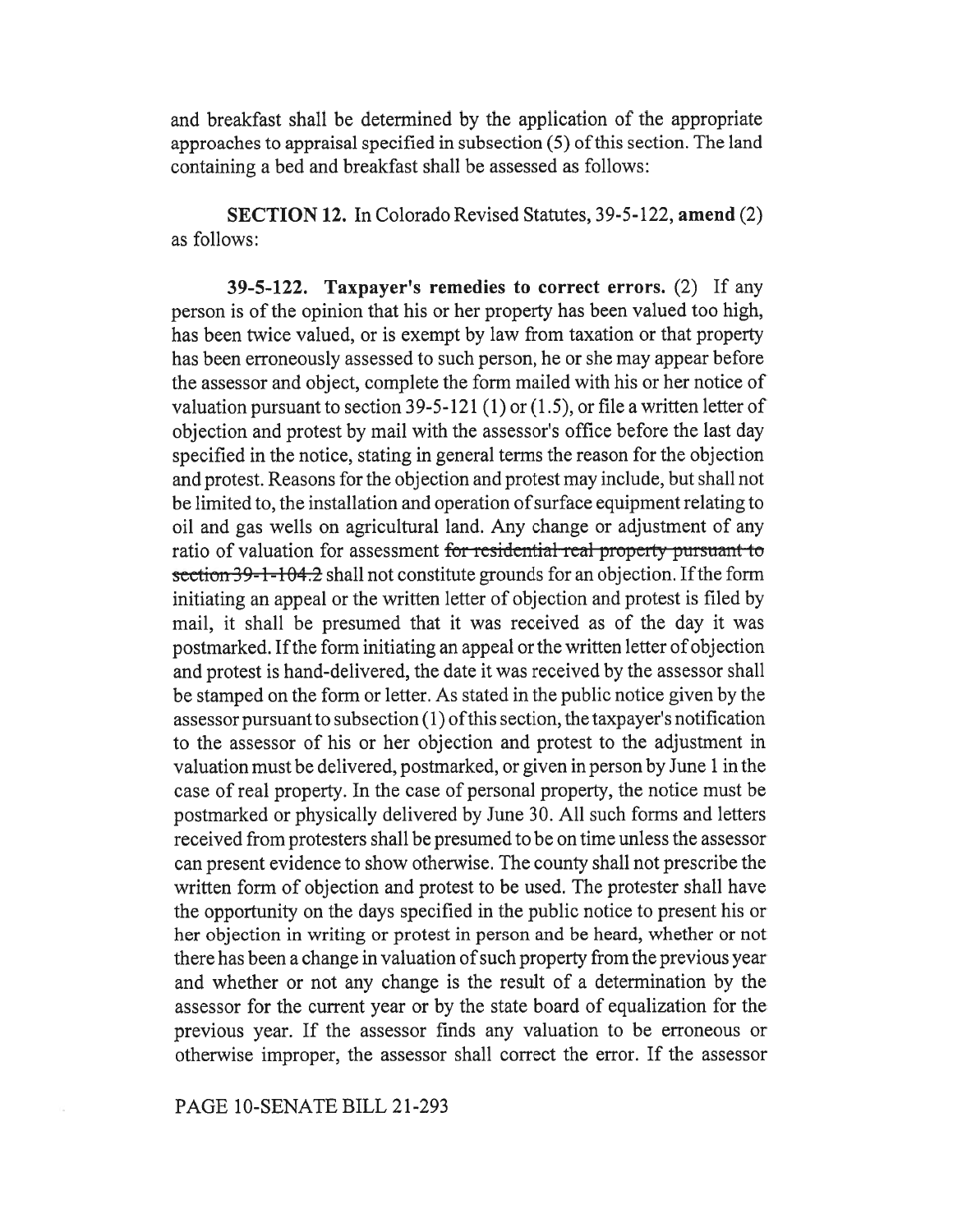declines to change any valuation that the assessor has determined, the assessor shall state his or her reasons in writing on the form described in section 39-8-106, shall insert the information otherwise required by the form, and shall mail two copies of the completed form to the person presenting the objection and protest so denied on or before the last regular working day of the assessor in June in the case of real property and on or before July 10 in the case of personal property; except that, if a county has made an election pursuant to section 39-5-122.7 (1), the assessor shall mail the copies on or before August 15 in the case of both real and personal property.

SECTION 13. In Colorado Revised Statutes, 39-10-114, amend  $(1)(a)(I)(C)$  as follows:

39-10-114. Abatement - cancellation of taxes. (1) (a) (I) (C) The change or adjustment of any ratio of valuation for assessment for residential real-property pursuant to the provisions of section 39-1-104.2 shall not constitute grounds for abatement of taxes as provided in sub-subparagraph  $(A)$  of this subparagraph (I) SUBSECTION  $(1)(a)(I)(A)$  OF THIS SECTION.

SECTION 14. Appropriation. For the 2021-22 state fiscal year, \$75,000 is appropriated to the office of the governor for use by the office of state planning and budgeting. This appropriation is from the general fund. To implement this act, the office of state planning and budgeting may use this appropriation for personal services.

SECTION 15. Effective date. (1) Except as otherwise provided in this section, this act takes effect upon passage.

(2) Section 39-1-104.2 (3)(q), Colorado Revised Statutes, as amended in section 3 of this act, takes effect only if, at the November 2021 statewide election, a majority of voters approve a measure concerning property tax reductions, and, in which case, section 39-1-104.2 (3)(q) takes effect simultaneously with the measure.

(3) Section 4 of this act takes effect only if, at the November 2021 statewide election, a majority of voters do not approve a measure concerning property tax reductions or if there is no such measure on the ballot for the election, and, in either case, section 4 takes effect on December 31, 2021.

PAGE 11-SENATE BILL 21-293